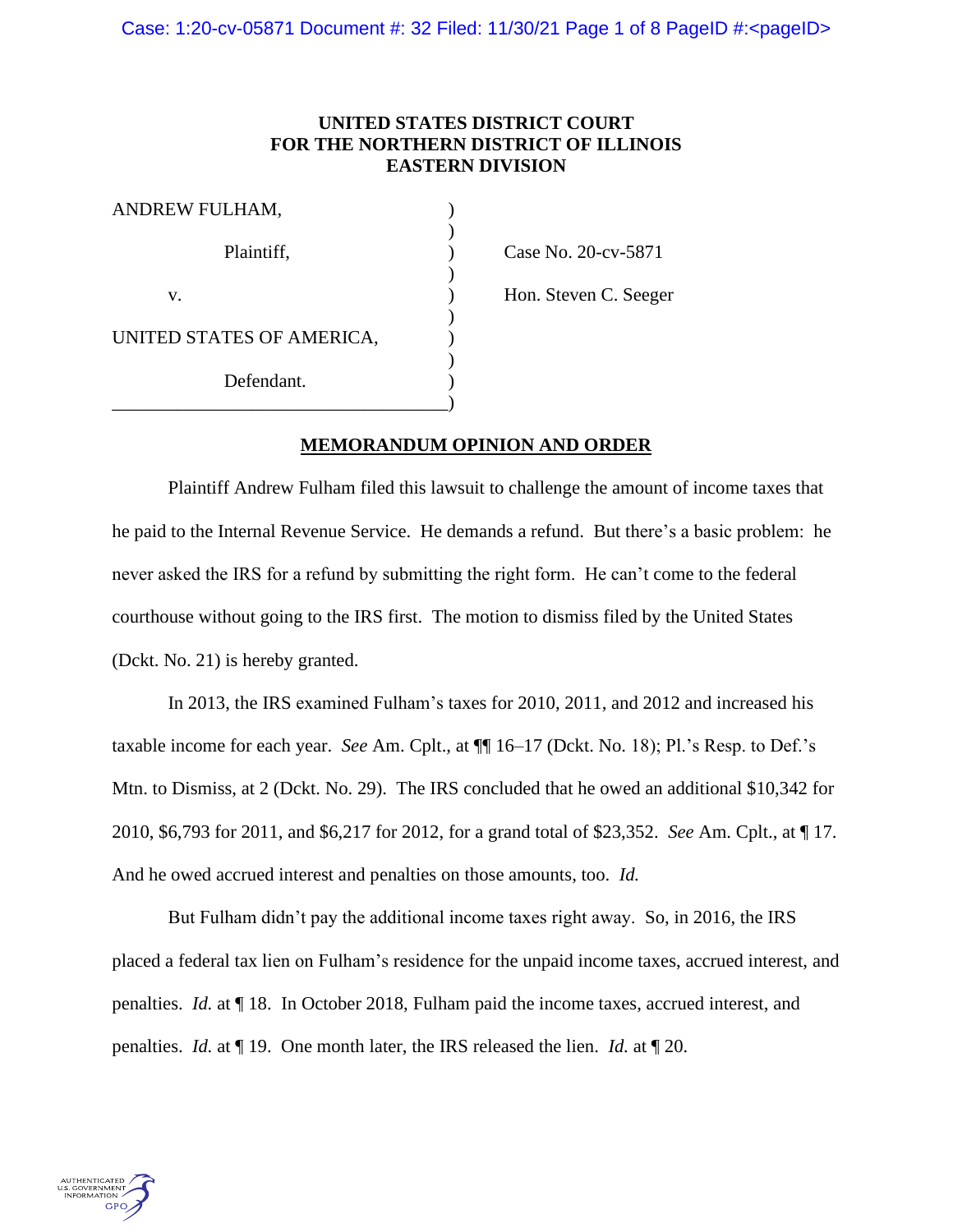### Case: 1:20-cv-05871 Document #: 32 Filed: 11/30/21 Page 2 of 8 PageID #:<pageID>

But Fulham believed that he overpaid. So, on March 3, 2020, Fulham mailed the IRS a form called Form 843 (more on that later) for the 2010, 2011, and 2012 tax years, requesting a refund. *Id.* at ¶ 23; *see also* 2010 Form 843 (Dckt. No. 29-10); 2011 Form 843 (Dckt. No. 29-11); 2012 Form 843 (Dckt. No. 29-12). Later that year, he filed this lawsuit for a refund of taxes, interest, and penalties, claiming that the IRS denied his appeal rights. *See* Cplt. (Dckt. No. 1).

The United States moved to dismiss for lack of jurisdiction. *See* Def.'s Mtn. to Dismiss (Dckt. No. 9). The government argued that Fulham used the wrong form to request a tax refund. *Id.* So he didn't properly ask the IRS for a refund, which means that he filed suit too soon.

In response, Fulham amended his complaint and attached – for the first time – the correct form (Form 1040X) to the amended complaint. *See* Am. Cplt. (Dckt. No. 18); 2010 Form 1040X (Dckt. No. 18-14); 2011 Form 1040X (Dckt. No. 18-15); 2012 Form 1040X (Dckt. No. 18-16). He submitted the correct form for each of the three tax years.

But Fulham has never filed those forms – the *right* forms – with the IRS. Instead, he simply submitted them to the Court by filing them on the docket.

Now, once again, the United States moves to dismiss for lack of subject matter jurisdiction under Rule 12(b)(1), and moves to dismiss for failure to state a claim under Rule 12(b)(6). *See* Def.'s Mtn. to Dismiss (Dckt. No. 21). The government basically argues that Fulham has failed to exhaust his administrative remedies, so his claim does not fall within the limited scope of the waiver of sovereign immunity. He is challenging the alleged overpayment in the wrong place, at the wrong time.

Sovereign immunity shields the United States and its agencies from suit unless the government waives immunity and thus consents to suit. *See FDIC v. Meyer*, 510 U.S. 471, 475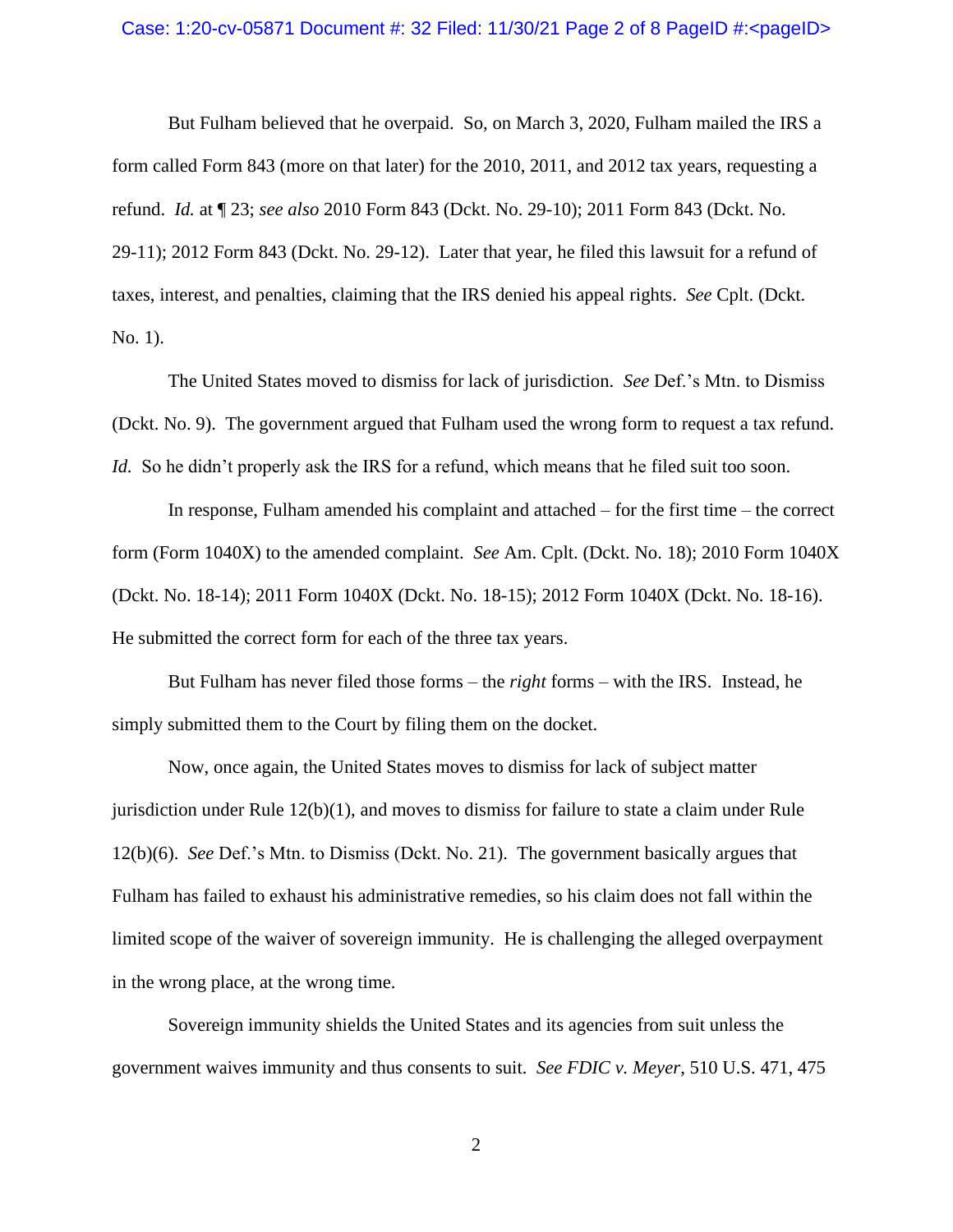#### Case: 1:20-cv-05871 Document #: 32 Filed: 11/30/21 Page 3 of 8 PageID #:<pageID>

(1994); *United States v. Dalm*, 494 U.S. 596, 608 (1990); *United States v. Mitchell*, 445 U.S. 535, 538 (1980); *United States v. Testan*, 424 U.S. 392, 399 (1976). The United States is immune from suit, unless and until the United States says otherwise. The United States decides whether, when, and how it waives sovereign immunity. That means that the United States is free to require potential plaintiffs to jump through hoops before entering the federal courthouse.

Congress constructed such barriers when it comes to challenging the collection of taxes. The United States waived sovereign immunity for taxpayers to sue for a refund of income taxes under 26 U.S.C. § 7422. But the government only waived sovereign immunity under that section if a plaintiff first exhausts his or her administrative remedies. *See Amen Ra v. United States*, 789 F. App'x 555, 556 (2020); *Goldberg v. United States*, 881 F.3d 529, 532 (2018).

So exhausting administrative remedies is a prerequisite to suing the United States about a tax issue. That is, a taxpayer must take advantage of administrative remedies – and see if he or she can resolve the dispute with the IRS – before coming to the federal courthouse. The exhaustion of administrative remedies is not an option. "Only taxpayers who have filed timely refund claims and then exhausted these administrative procedures may sue the government for tax refunds in federal court under 28 U.S.C. § 1346 . . . ." *Goldberg*, 881 F.3d at 532.

The first step for the taxpayer is submitting a claim to the IRS for a refund. "The Internal Revenue Code specifies that before [bringing an action in federal court], the taxpayer must comply with the tax refund scheme established in the Code. That scheme provides that a claim for a refund must be filed with the Internal Revenue Service (IRS) before suit can be brought[.]" *United States v. Clintwood Elkhorn Mining Co.*, 553 U.S. 1, 4 (2008) (citation omitted). As the saying goes, if you don't ask, you don't get. Taxpayers who want a refund must ask the IRS for a refund by submitting a claim to the IRS.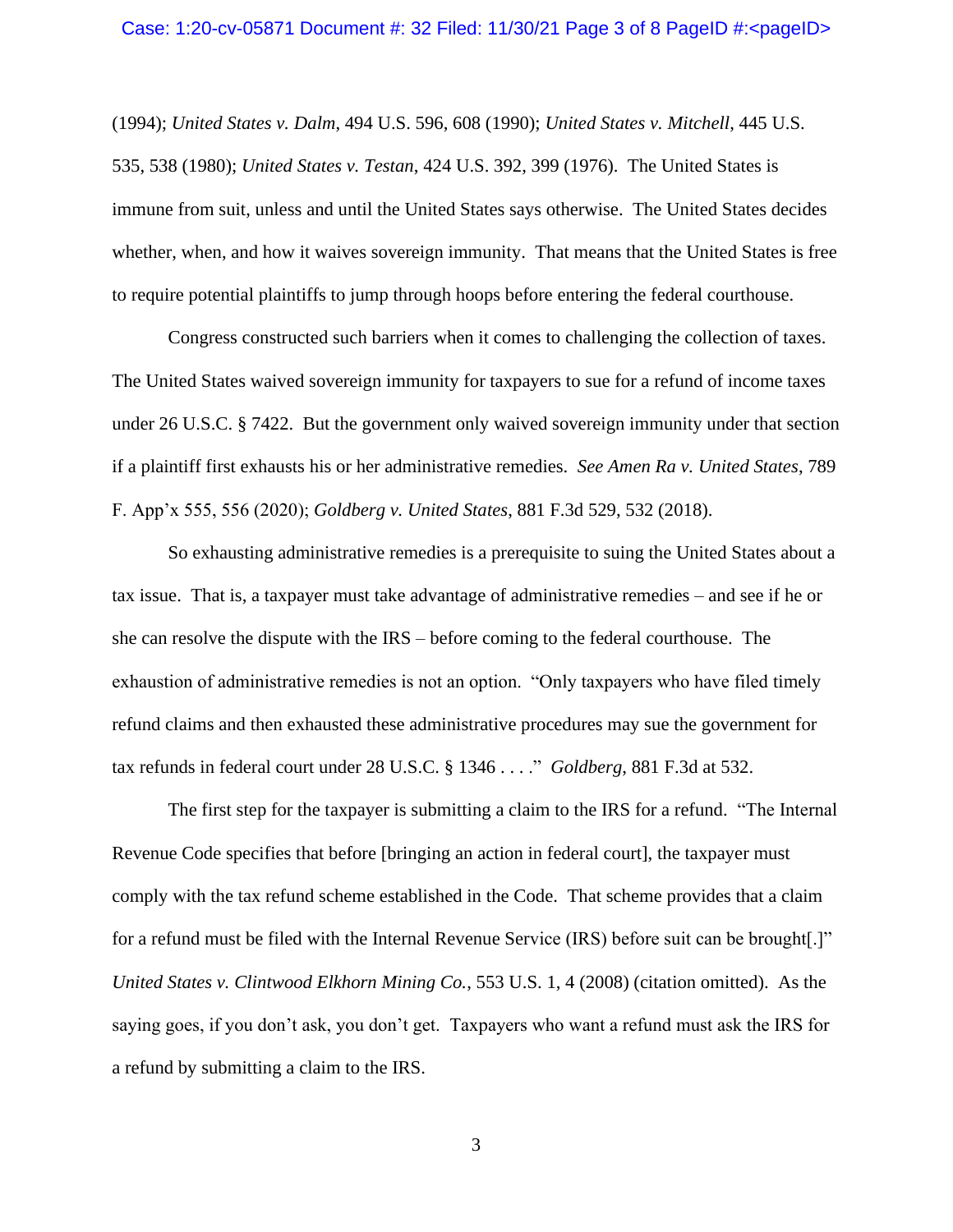### Case: 1:20-cv-05871 Document #: 32 Filed: 11/30/21 Page 4 of 8 PageID #:<pageID>

Federal regulations specify *how* taxpayers must file refund claims with the IRS. *See* 26 C.F.R. § 301.6402-3(a)(2), (5). Under these regulations, a taxpayer must file a Form 1040X for a claim for a refund of income taxes. *Id.*

Once a taxpayer files a claim for a refund, the taxpayer cannot file suit in federal court immediately. A taxpayer must wait for the IRS to issue a notice of disallowance of his or her administrative claim for a refund, or wait six months from the time of filing a claim for a refund, before filing suit. *See* 26 U.S.C. § 6532(a)(1).

Fulham concedes that he failed to meet those requirements. His amended complaint admits that he filed Forms 843 to request a refund, *not* Forms 1040X. *See* Am. Cplt., at ¶ 23 (Dckt. No. 18). Again, taxpayers must use Form 1040X to request a refund of income taxes. But Fulham *never* filed Forms 1040X with the IRS. *Id.* at ¶ 27; Pl.'s Resp. to Def.'s Mtn. to Dismiss, at 7 (Dckt. No. 29) ("Plaintiff then attached 1040Xs to his First Amended Complaint . . . . Plaintiff does not contend that the claim forms attached to his First Amended Complaint as Exhibits N, O, and P were ever filed with the IRS."). The Forms 1040X did not make an appearance until Fulham filed an amended complaint. *Id.*

Fulham did file Forms 843 with the IRS, but those filings can't get him where he wants to go. Form 843 is a claim for a refund of something *other than* income taxes. The top of Form 843 makes that point clear: "your claim or request involves . . . a refund of one of the taxes [] *other than income taxes* . . . ." *See* Form 843 (Dckt. No. 21-2) (emphasis added).

Nevertheless, Fulham claims that an exception, the informal claim doctrine, opens a backdoor to the federal courthouse. That doctrine does give taxpayers some latitude when they file an incomplete form or a wrong form with the IRS, and later correct it before filing suit.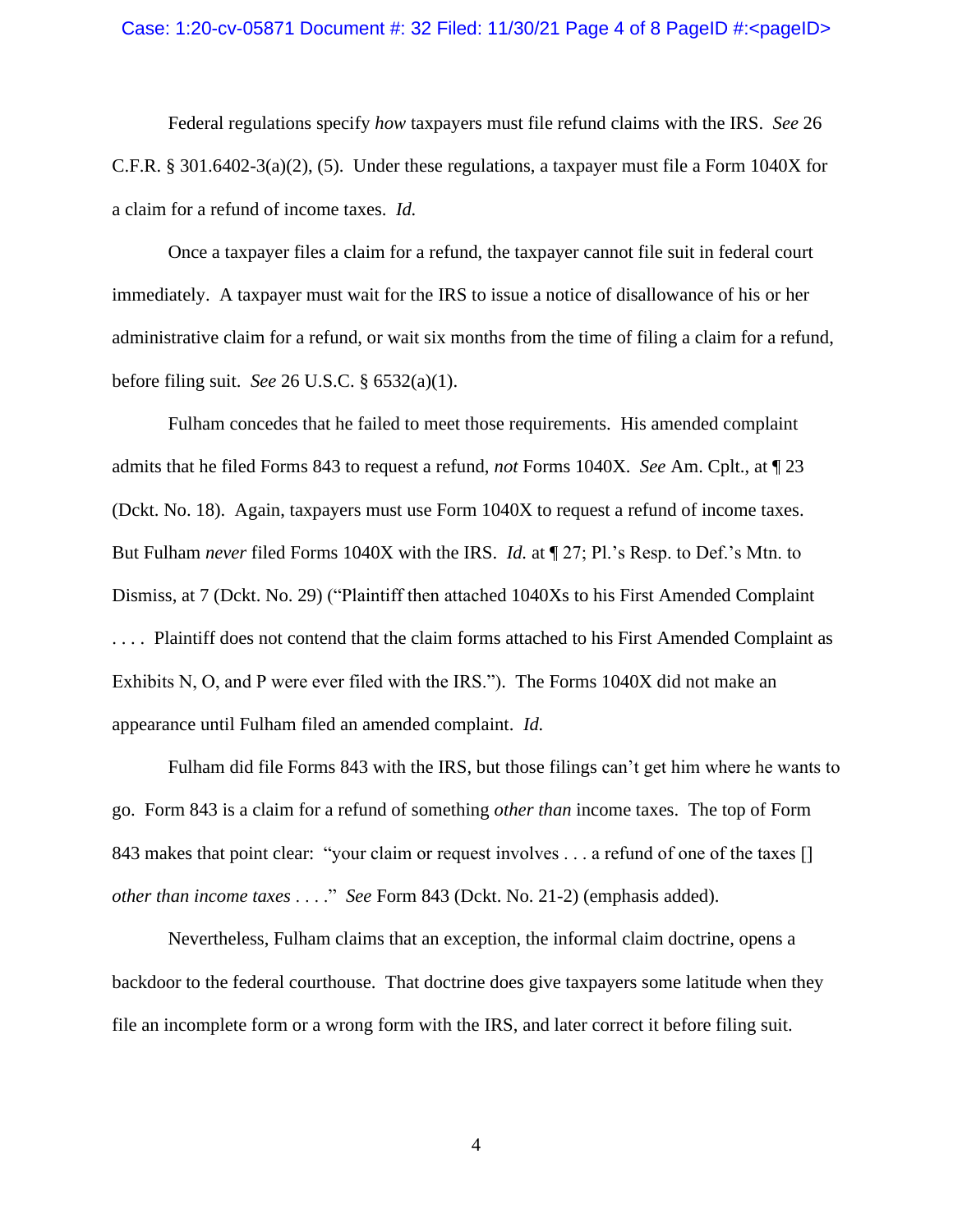### Case: 1:20-cv-05871 Document #: 32 Filed: 11/30/21 Page 5 of 8 PageID #:<pageID>

"Taxpayers fearing that the IRS will reject their otherwise timely refund claims for failure to dot an *i* need not worry that the statutory time limit will expire before they can cure any defects." *Goldberg*, 881 F.3d at 532. The doctrine applies to the "statutory time limit," meaning the window of time to submit a claim for a refund to the IRS. *Id.*; *see also* 26 U.S.C. § 6511(a) ("Claim for credit or refund of an overpayment of any tax imposed by this title in respect of which tax the taxpayer is required to file a return shall be filed by the taxpayer within 3 years from the time the return was filed or 2 years from the time the tax was paid, whichever of such periods expires the later . . . .").

"The informal claim doctrine allows a taxpayer's claim for a refund to survive so long as the taxpayer files some 'notice fairly advising the Commissioner of the nature of the taxpayer's claim' within the limitations period and later makes sure that all 'formal defects and lack of specificity have been remedied' by a fully compliant refund claim." *Id.* at 532–33 (quoting *United States v. Kales*, 314 U.S. 186, 194 (1941), and *Kikalos v. United States*, 479 F.3d 522, 526 (7th Cir. 2007)).

But the doctrine does not mean that a taxpayer has a foot in the door of the courthouse, so long as the taxpayer submitted *something* to the IRS. The taxpayer must file a proper claim to the IRS and cure the defect *before* filing suit. *See Greene-Thapedi v. United States*, 549 F.3d 530, 533 (7th Cir. 2008) ("In previous cases that have applied the informal claim doctrine, the taxpayers followed their informal submissions with proper formal claims before initiating litigation.") (citing *Kaffenberger v. United States*, 314 F.3d 944, 954 (8th Cir. 2003), and *United States v. Commercial Nat'l Bank of Peoria*, 874 F.2d 1165, 1175–76 (7th Cir. 1989)); *Amen Ra ex rel. Lewis v. IRS*, 2018 WL 4404629, at \*3 (N.D. Ill. 2018) ("[W]hile the informal claim doctrine allows a taxpayer's claim for a refund to survive . . . if the taxpayer has fairly advised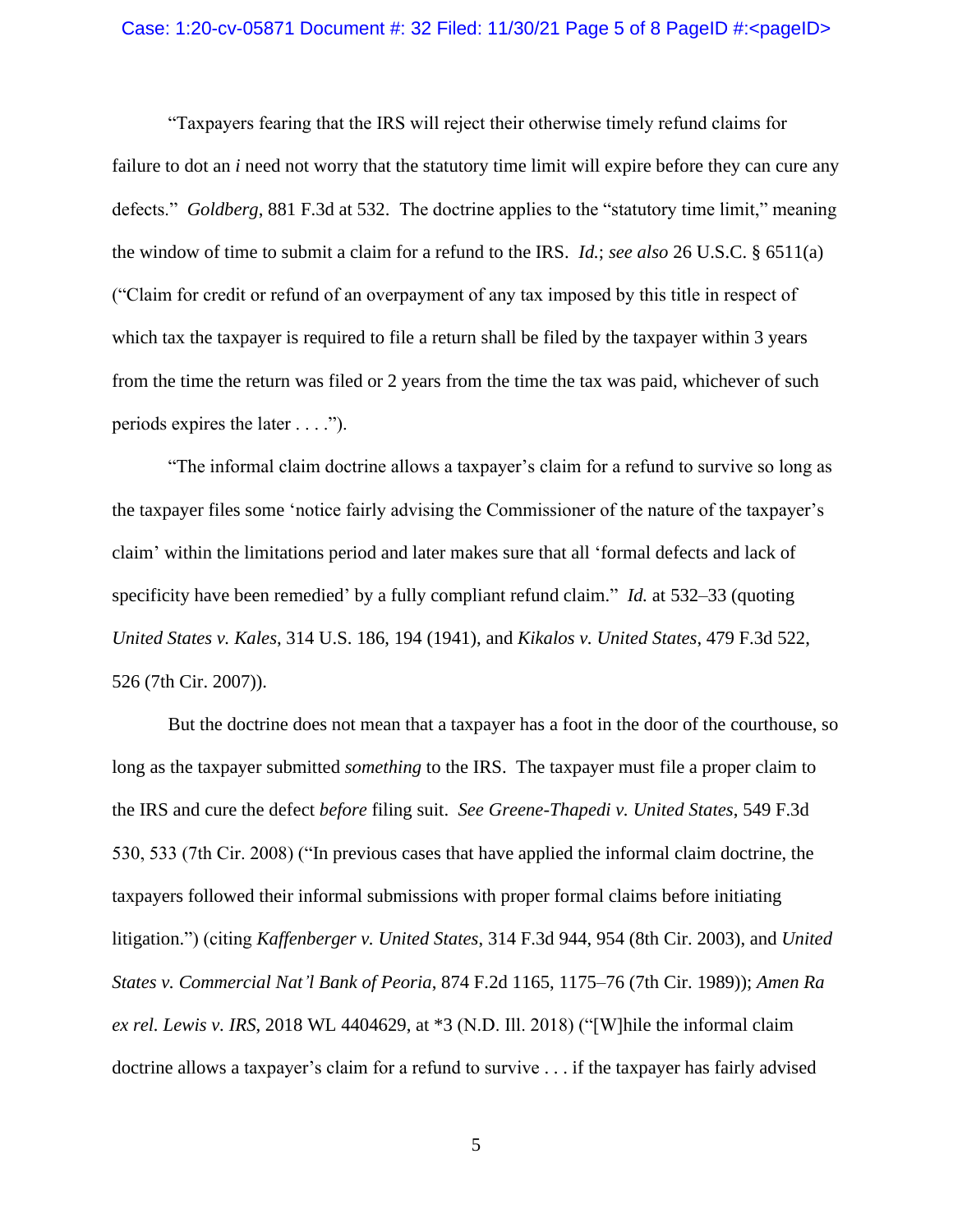### Case: 1:20-cv-05871 Document #: 32 Filed: 11/30/21 Page 6 of 8 PageID #:<pageID>

the IRS of the nature of his or her claim, the taxpayer must still file a [proper] refund claim *before* bringing suit under § 7422(a).") (citing *Goldberg*, 881 F.3d at 533), *aff'd by Amen Ra*, 789 F. App'x at 556.

A taxpayer must perfect an informal claim before filing suit because it "gives the Government a full opportunity to address the problem administratively." *Greene-Thapedi*, 549 F.3d at 533. "The informal claim doctrine is predicated on the expectation that any formal deficiency will at some point be corrected. To hold otherwise would eliminate, as a practical matter, the formal claim requirement." *Id.* (citation omitted).

The Seventh Circuit has "emphasized the importance of the requirement that a taxpayer perfect an informal administrative claim by remedying the formal defects." *Goldberg*, 881 F.3d at 533. "The perfection requirement ensures that the pragmatic judicial doctrine of informal notice does not disrupt unduly the regulatory regime created by Congress and the IRS for resolving tax disputes." *Id.*

The federal judiciary is not the IRS, and the federal courthouse is not the first place to go when seeking a tax refund. A filing with a district court by ECF is not a substitute for filing a claim for a refund with the IRS. Otherwise, the federal courts would take over the authority vested by Congress in the IRS to administer and oversee the proper collection of taxes. "If unhappy taxpayers could get around the administrative exhaustion requirement of § 7422 by sending deficient claims to the IRS and never following up, then § 7422 and the regulations governing the refund process at the IRS would be more difficult to administer." *Id.*

Here, Fulham has not exhausted his administrative remedies. He filed Forms 843 with the IRS, but Form 843 does not cover refunds for income taxes. That's the territory of Form 1040X. But Fulham never submitted a Form 1040X to the IRS.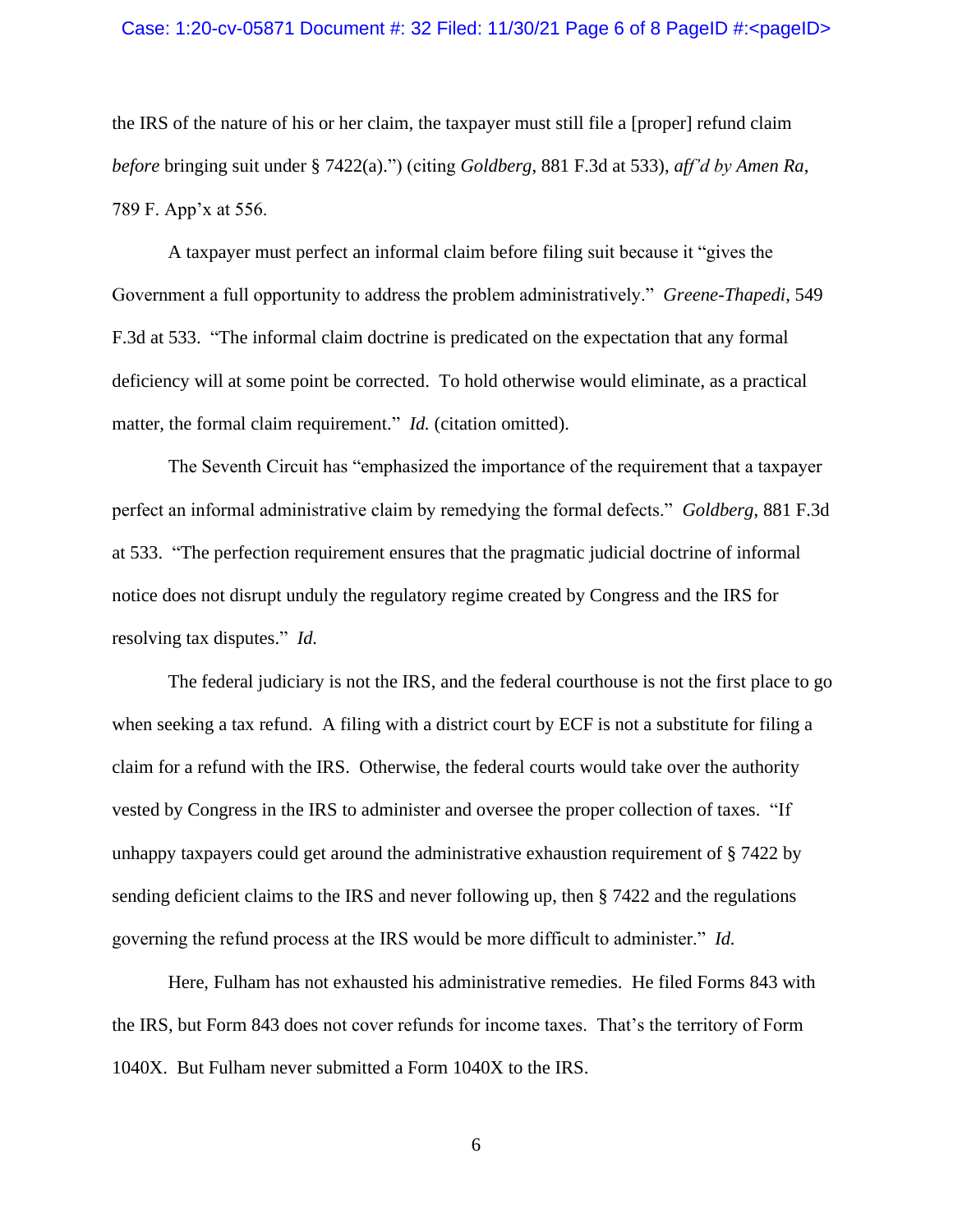### Case: 1:20-cv-05871 Document #: 32 Filed: 11/30/21 Page 7 of 8 PageID #:<pageID>

Even if filing Forms 843 provided the IRS with informal notice, Fulham failed to perfect his claim before filing suit. Fulham admits that he never filed the Forms 1040X with the IRS. He only filed them with this Court. And he filed them with this Court in his first amended complaint. Filing a Form 1040X with this Court does not perfect an informal claim – it needs to go to the IRS, not the judiciary. *See Goldberg*, 881 F.3d at 533. And filing a Form 1040X after bringing suit – not before – does not perfect an informal claim, either.

So the submissions by Fulham are triply wrong. He filed the wrong form (Form 843) in the right place (the IRS). And he filed the right form (Form 1040X) in the wrong place (the federal courthouse) and at the wrong time (after filing suit, not before). Fulham did not exhaust his administrative remedies, so his suit is therefore barred by sovereign immunity.

Fulham also asserts in his response that his claim for penalties and interest is not barred because he filed Forms 843 with the IRS in March 2020. Form 843 is the proper form to seek a refund of penalties and interest. *See* Pl.'s Resp. to Def.'s Mtn. to Dismiss, at 10–11 (Dckt. No. 29).

But the amended complaint includes only one claim for a refund. *See* Am. Cplt., at ¶¶ 9– 31 (Dckt. No. 18). Fulham does claim that he is entitled to a refund of the penalties plus interest, and he requests the "full sum of the overpayment." *Id.* at ¶¶ 29, 31(a). But any penalties or interest are ancillary to his claim for a refund of income taxes. Fulham's amended complaint does not even state the amount of the interest and penalties. Instead, it lists the additional income tax owed and the full sum of the overpayment. *Id.* at ¶¶ 17, 31(a).

Fulham isn't claiming that there is an erroneous penalty, or incorrect interest calculation, except to the extent that they stem from the alleged overpayment of income taxes. He claims that the IRS improperly assessed his income taxes, and that he overpaid his taxes as well as